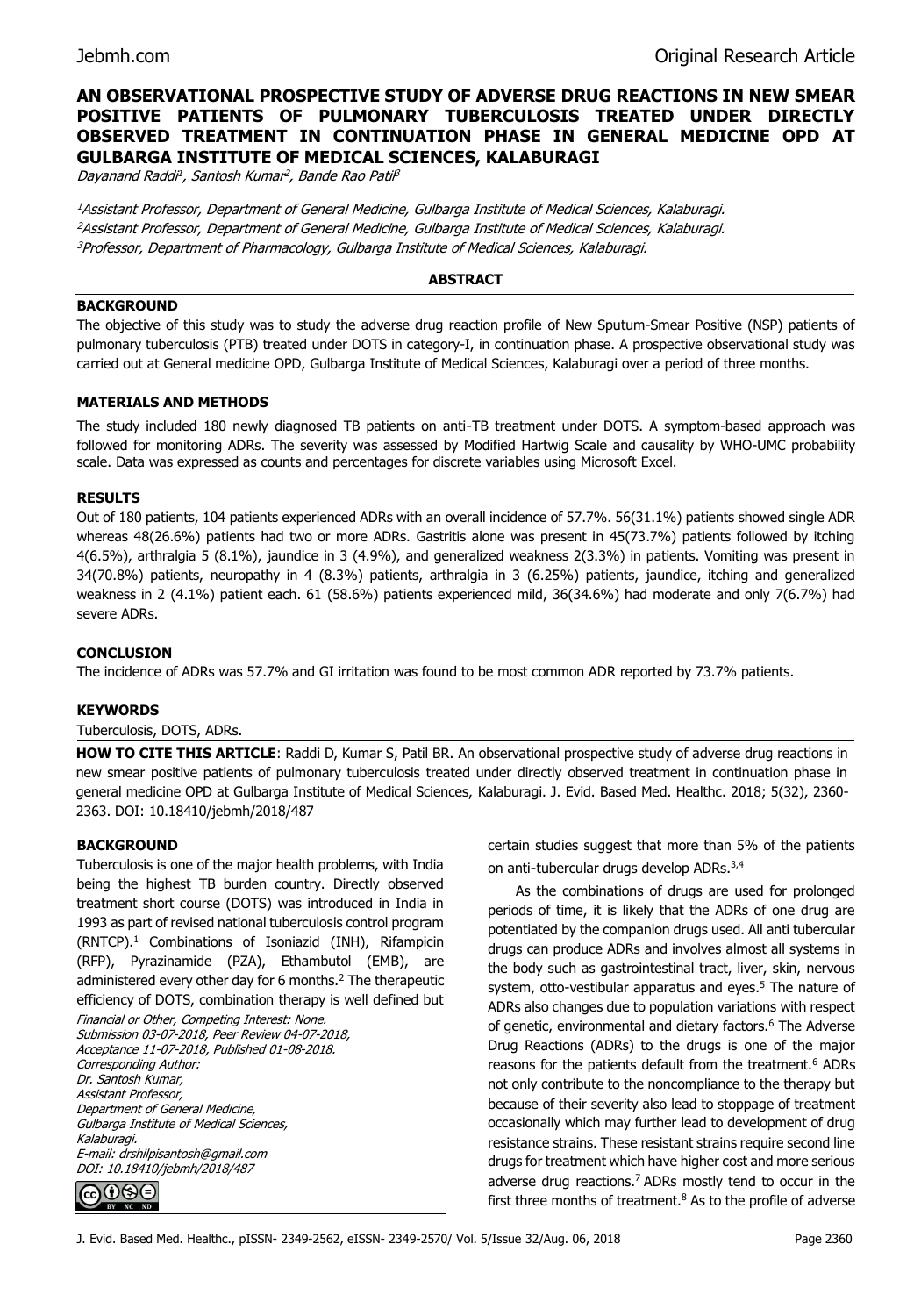drug reactions (ADRs) due to DOTS, there is no report available in patients receiving anti-tuberculosis chemotherapy in Karnataka, India.

The primary objective was to study the adverse drug reaction profile of new sputum smear positive patients of pulmonary tuberculosis treated under DOTS in continuation phase in General medicine OPD, Gulbarga Institute of Medical Sciences, Kalaburagi.

### **MATERIALS AND METHODS**

This observational prospective study was carried out at General medicine OPD, Gulbarga Institute of Medical Sciences, Kalaburagi from  $1<sup>st</sup>$  Jan, 2018 to  $31<sup>st</sup>$  Mar, 2018. The study was done after obtaining the approval from institutional ethics committee. The study included 180 consecutively diagnosed TB patients attending OPD of department of general medicine.

### **Inclusion Criteria**

All the new smear positive patients of age >12 years of both sex and willing to participate were included in the study.

### **Exclusion Criteria**

Patients with HIV positive serology and with renal and liver disease were excluded.

After obtaining the written informed consent from the patients, complete present and past history of the patient about the signs and symptoms as well as treatment history was taken in detail. Various laboratory investigations like complete hemogram, complete urine examination, LFTs, RFTs, visual acuity, and fundus examination were done. All the patients received category 1 DOTS as per current RNTCP guidelines. In continuation Phase (IP) DOTS was administered as three drug (3 FDC) fixed dose combinations (Isoniazid 75 mg, Rifampicin 150 mg and Ethambutol 275 mg) according to weight category on daily basis. Patients were followed up by the investigator till the completion of DOTS. The symptom-based approach for monitoring of adverse drug events was followed. Patients who reported any adverse drug event or any symptom were called and managed either on OPD basis or were admitted and managed with appropriate investigations and treatment. Adverse drug reactions were assessed by timing, pattern and back ground frequency. Severity of the ADRs were classified according to Hartwig et al as-

- \*Mild reactions which were self-limiting and able to resolve over time without treatment and did not contribute to prolongation of length of stay.
- \*Moderate ADRs were defined as those that required therapeutic intervention and hospitalization prolonged by 1 day but resolved in <24 hours or change in drug therapy or specific treatment to prevent a further outcome, and
- \*Severe ADRs were those that were life‑threatening, producing disability and those that<sup>9</sup> prolonged hospital stay or led to hospitalization, required intensive medical care, or led to the death of the patient. Causality assessment of suspected adverse drug reaction as per

WHO-UMC causality assessment scale which quantifies the temporal association as certain, probable, possible, unlikely, conditional/unclassified, unassessable/ unclassifiable.<sup>10</sup>

### **Statistical Analysis**

Data was expressed as percentages for discrete variables and the analysis was made using Microsoft excel.

#### **RESULTS**

Out of the total 180 patients, 104 patients experienced ADRs with an overall rate of 57.7%. 56 (31.1%) patients showed single ADR whereas 48 (26.6%) patients had two or more ADRs (Table 1).

| <b>ADR</b>                                         | <b>Number of Patients</b> | <b>Percentage</b> |  |  |
|----------------------------------------------------|---------------------------|-------------------|--|--|
| 1 ADR                                              | 56                        | 31.1              |  |  |
| $\geq$ 2 ADR                                       | 48                        | 26.6              |  |  |
| No ADR                                             | 86                        | 47.7              |  |  |
| <b>Total</b>                                       | 104                       | 57.7              |  |  |
| Table 1. Adverse Drug Reactions (ADRs) in Patients |                           |                   |  |  |

Table 2 Adverse drug reactions in patients (N=180).

Gastritis alone was present in 45(73.7%) patients followed by itching 4(6.5%), arthralgia 5(8.1%), generalized weakness 2 (3.3%) hypersensitivity 1(1.6%) and jaundice in 3(4.9%) patients. Two or more ADRs were present in 48(26.6%) patients. Gastritis was common in all the patients. Out of these vomiting was present in 34 (70.8%) patients, neuropathy in 4(8.3%) patients, arthralgia in 3(6.25%) patients, hypersensitivity in 3(6.25%) patients, jaundice in 2(4.1%) patients, itching in 2(4.1%) patients and generalized weakness in 2(4.1%) patients as shown in (Table 2).

| <b>Adverse Drug Event</b>                | No. of<br><b>Patients</b> | Percentage |  |  |
|------------------------------------------|---------------------------|------------|--|--|
| <b>Single Adverse Drug Reaction</b>      |                           |            |  |  |
| Gastritis                                | 45                        | 73.77      |  |  |
| Itching                                  | 4                         | 6.5        |  |  |
| <b>Hypersensitivity</b>                  | 1                         | 1.6        |  |  |
| Arthralgia                               | 5                         | 8.1        |  |  |
| Jaundice                                 | 3                         | 4.9        |  |  |
| Generalized weakness                     | $\overline{2}$            | 3.3        |  |  |
| Total                                    | 61                        | 33.8       |  |  |
| <b>Two or More ADRs</b>                  |                           |            |  |  |
| Gastritis + vomiting                     | 34                        | 70.8       |  |  |
| Gastritis + neuropathy                   | 4                         | 8.3        |  |  |
| Gastritis + arthralgia                   | 3                         | 6.25       |  |  |
| Gastritis $+$ hypersensitivity           | 3                         | 6.25       |  |  |
| Gastritis + generalized<br>$\mathcal{P}$ |                           | 4.1        |  |  |
| weakness                                 |                           |            |  |  |
| Gastritis + jaundice                     | $\overline{2}$            | 4.1        |  |  |
| Gastritis $+$ itching                    | $\overline{2}$            | 4.1        |  |  |
| Total                                    | 48                        | 26.6       |  |  |
| Table 2. ADRs Profile of Patients        |                           |            |  |  |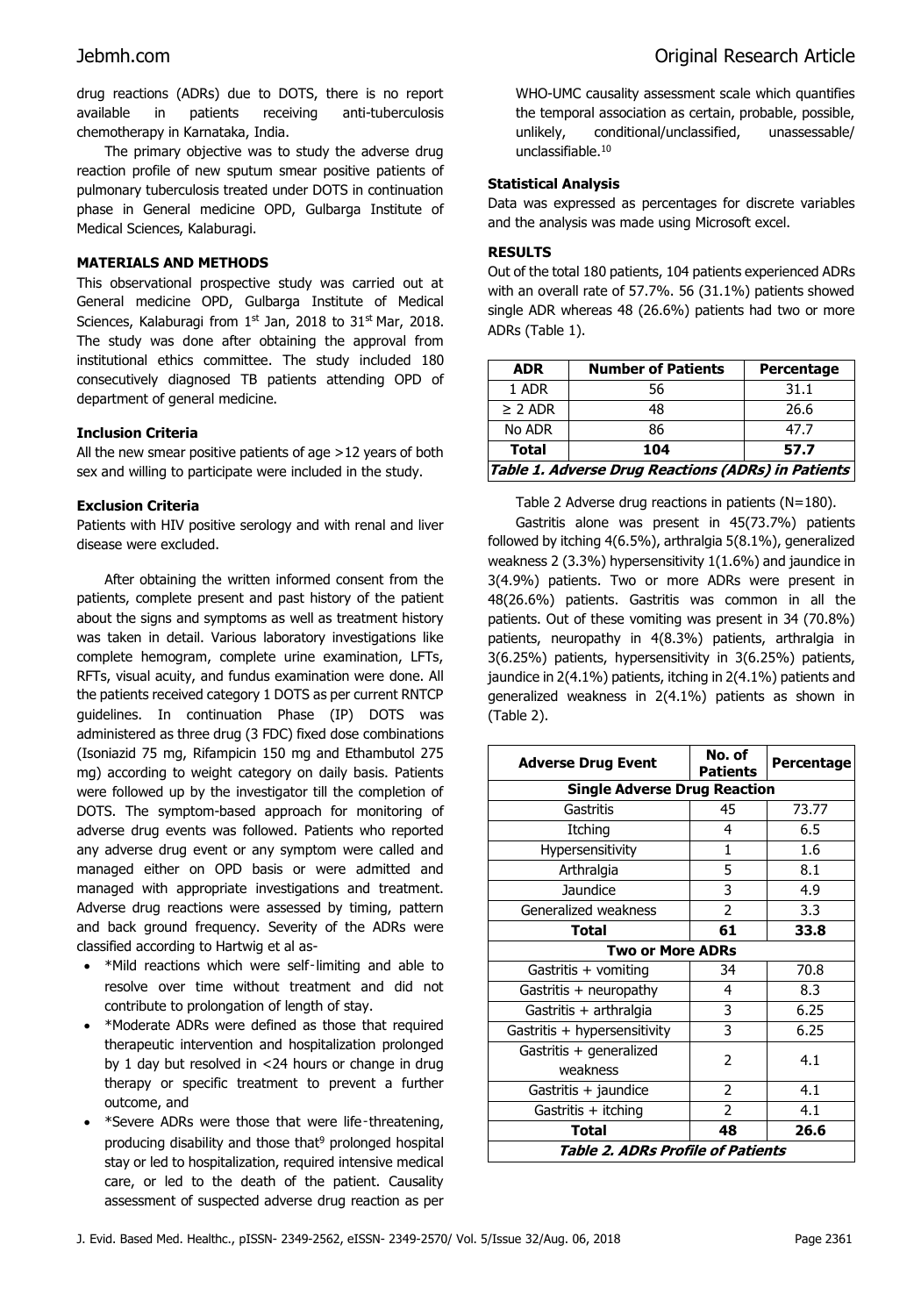Out of the total 180 patients, 61 (58.6%) patients experienced mild ADRs, 36 (34.6%) patients had moderate and only 7 (6.7%) patients had severe ADRs. (Table 3). On causality assessment using WHO causality assessment scale all the ADRs were possible in nature.

| <b>ADR Nature</b>                            | <b>No. of Patients</b> | Percentage |  |  |
|----------------------------------------------|------------------------|------------|--|--|
| Mild                                         | 61                     | 58.6       |  |  |
| Moderate                                     | 36                     | 34.6       |  |  |
| Severe                                       |                        | 6.7        |  |  |
| <b>Total</b>                                 | 104                    | 57.7       |  |  |
| Table 3. Severity Assessment of ADRs (N=180) |                        |            |  |  |

### **DISCUSSION**

The incidence of adverse drug reactions in our study was 57.7% and GI irritation (gastritis) was found to be the most common ADR reported by 7.7% patients. Patients with mild ADR did not require any treatment.

Symptoms of gastritis started within a week of the start of treatment. In almost all the patients with gastritis and vomiting, change in dietary habits was recommended. Additional Proton pump inhibitor or histamine antagonist was prescribed in those in which alone dietary advice could not bring relief. None of these patients were dechallenged. Since gastritis is the most common reported ADE, change in dietary habits like low fat diet, bland diet and consumption of cold milk should be recommended in these patients. Peripheral neuropathy was present in 4 patients. All the patients presented after one month of start of treatment. It was mild to moderate in nature. All the patients were given additional pyridoxine 100 mg daily. None of the ATT was stopped and patients improved without any other intervention.

Hypersensitivity reaction to ATT was present in 3 patients. One patient had severe hypersensitivity reaction immediately after the first dose of treatment; The reaction subsided immediately after stopping the R (dechallenge). Re-challenge was not done in this patient due to ethical reasons. All the four first line drugs can cause hypersensitivity reactions, but it is found to be most common with R.<sup>11</sup> Another patient had vasculitis after 1 week of the start of treatment. The patient was admitted and the reaction subsided within a day on its own. The causal association of ATT drugs was not ascertained in this case. Out of total 104 patients, single ADR was experienced by 56 (31.1%) patients and more than one ADR were experienced by 48 (26.6%) patients.

In the study conducted by Acharya et al in Karnataka, the incidence of ADRs was 17.02%, with more preponderance in males and gastritis was the commonest complaint.<sup>12</sup> In another study conducted by Dhingraet al in New Delhi, GI symptoms were most common symptoms and were present in 53% of patients. In the study from Nepal by Khetri et al, the incidence of ADR was 54.74% with equal prevalence in males and females.<sup>13</sup> Commonest ADR was central nervous system. Two studies from Russia by Chukanov and Tashpulatova reported an incidence of 72.8% and  $60.2\%$  respectively.<sup>14</sup> The incidence of ADRs may vary from population to population in different regions to a great extent. Our study findings are similar with the previous study done by Sharma A et al.<sup>15</sup>

Onset of the ADRs is an important factor as some of them appeared very early and others delayed. In our study about 80% of the ADRs occurred within the first week of therapy. In the study by Dhingra, 67% of the ADRs occurred in the first four weeks. The average lag in start of treatment and appearance of adverse drug reaction was immediate reaction to 120 days. As some of the ADRs would appear early and would gradually increase while others present only in the initial period and gradually subside with passage of time. Since DOTS is a combination therapy, it is very difficult to find a causal relationship between individual drug and ADE without de-challenging it which was done only in one patient. Even in that case two medications were stopped, and risk of re-challenge was not found feasible.

### **CONCLUSION**

Identification of adverse drug reaction profile of drugs is not only useful in prevention, early detection and management of ADRs but also helps in drawing long term strategies of treatment with appropriate schedules.

# **REFERENCES**

- [1] Balasubramanian VN, Oommen K, Samuel R. DOT or not? Direct observation of anti-tuberculosis treatment and patient outcomes, Kerala State, India. Int J Tuberc Lung Dis 2000;4(5):409-413.
- [2] World Health Organization. An expanded DOTS framework for effective tuberculosis control. Stop TB Communicable Diseases. Geneva: WHO Press 2002:1- 20.
- [3] Dhingra VK, Rajpal S, Aggarwal N, et al. Adverse drug reactions observed during DOTS. J Commun Dis 2004;36(4):251-259.
- [4] Chukanov VI, Kaminskaia GO, Livchane E. Frequency and pattern of adverse reactions due to treatment of patients with pulmonary tuberculosis with antitubercular reserve drugs. Probl Tuberk Bolezn Legk 2004;10:6-10.
- [5] Govt. of India. DOTS Guidelines. Central TB division, directorate general of health services. Ministry of Health and Family Welfare, New Delhi 2005.
- [6] Devi S, Ramchandran R, Santha S. Adverse reaction to anti-tuberculosis drugs and their management. Bulletin 1997;4(3):54-55.
- [7] Stork CM, Hoffman RS. Toxicology of anti-tuberculosis drugs. In: Rom WN, Gary SM, eds. Tuberculosis. New York: Little, Brown and Company 1996:829-837.
- [8] Bhargav A, Jain Y. The Revised National Tuberculosis Program in India: Time for revision of treatment regimens and rapid up scaling of DOTS-plus initiative. National Medical Journal of India 2008;21(4):187-191.
- [9] Hartwig SC, Siegel J, Schneider PJ. Preventability and severity assessment in reporting adverse drug reactions. Am J Hosp Pharm 1992;49(9):2229-2232.